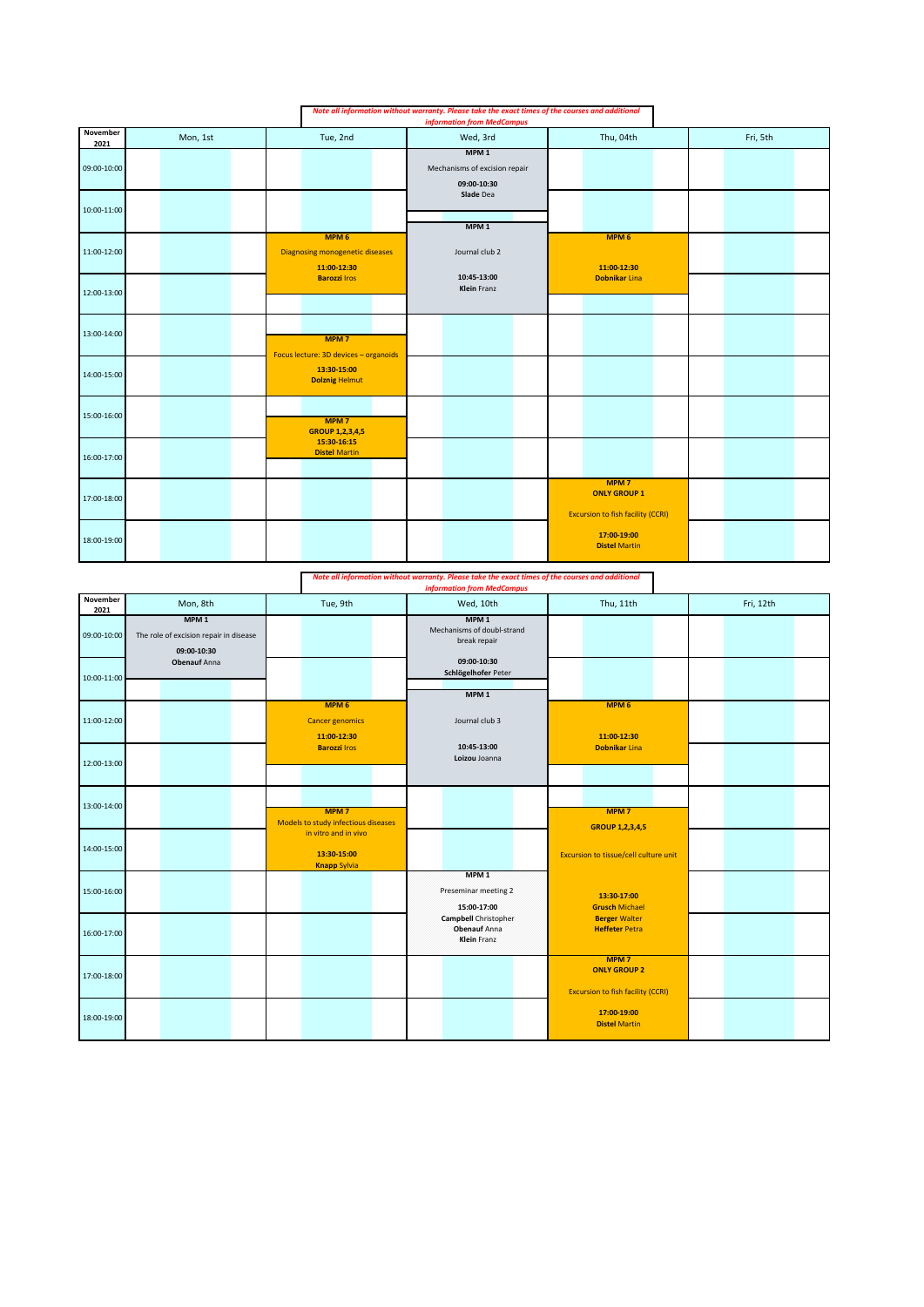|                  |                                                                                 |                                                                                              | Note all information without warranty. Please take the exact times of the courses and additional<br><b>information from MedCampus</b> |                                                                                     |           |
|------------------|---------------------------------------------------------------------------------|----------------------------------------------------------------------------------------------|---------------------------------------------------------------------------------------------------------------------------------------|-------------------------------------------------------------------------------------|-----------|
| November<br>2021 | Mon, 15th                                                                       | Tue, 16th                                                                                    | Wed, 17th                                                                                                                             | Thu, 18th                                                                           | Fri, 19th |
| 09:00-10:00      | MPM <sub>1</sub><br>The role of DSB repair in<br>diseases such as breast cancer |                                                                                              | MPM <sub>1</sub><br>Mechanisms of interstrand crosslink (ICL)<br>repair                                                               |                                                                                     |           |
| 10:00-11:00      | 09.00-10:30<br>Loizou Joanna                                                    |                                                                                              | 09.00-10:30<br>Loizou Joanna                                                                                                          |                                                                                     |           |
| 11:00-12:00      |                                                                                 | MPM <sub>6</sub><br><b>Transcriptome profiling (RNA-seq)</b><br>and gene expression analysis | MPM <sub>1</sub><br>Journal club<br>11:00-13:00                                                                                       | MPM <sub>6</sub><br>11:00-12:30                                                     |           |
| 12:00-13:00      |                                                                                 | 11:00-12:30<br><b>Barozzi Iros</b>                                                           | Campbell Christopher<br><b>Obenauf</b> Anna<br><b>Klein Franz</b>                                                                     | <b>Dobnikar Lina</b>                                                                |           |
| 13:00-14:00      | MPM <sub>1</sub><br><b>Case Studies</b>                                         | MPM <sub>7</sub><br>Models for translational cancer research                                 |                                                                                                                                       |                                                                                     |           |
| 14:00-15:00      | 13:30-15:00<br>Jäger Ulrich                                                     | and immunotherapy<br>13:30-15:00<br>Herndler-Brandstetter Dietmar                            |                                                                                                                                       |                                                                                     |           |
| 15:00-16:00      |                                                                                 |                                                                                              |                                                                                                                                       |                                                                                     |           |
| 16:00-17:00      |                                                                                 |                                                                                              |                                                                                                                                       |                                                                                     |           |
| 17:00-18:00      |                                                                                 |                                                                                              |                                                                                                                                       | MPM <sub>7</sub><br><b>ONLY GROUP 3</b><br><b>Excursion to fish facility (CCRI)</b> |           |
| 18:00-19:00      |                                                                                 |                                                                                              |                                                                                                                                       | 17:00-19:00<br><b>Distel Martin</b>                                                 |           |

*Note all information without warranty. Please take the exact times of the courses and additional information from MedCampus*

| November<br>2021 | Mon, 22th                                                                              | Tue, 23th                                                                                        | Wed, 24th                                                                                                          | Thu, 25th                                                                           | Fri, 26th                                                  |
|------------------|----------------------------------------------------------------------------------------|--------------------------------------------------------------------------------------------------|--------------------------------------------------------------------------------------------------------------------|-------------------------------------------------------------------------------------|------------------------------------------------------------|
| 09:00-10:00      | MPM <sub>1</sub><br>The role of ICL repair inn disease<br>09.00-10:30<br>Loizou Joanna | MPM <sub>1</sub><br>Mechanismus of mismatch repair<br>09.00-10:30<br><b>Campbell Christopher</b> | MPM <sub>1</sub><br>Mechanism of CRISPR induced DSBs<br>and repair mechanisms<br>09.00-10:30<br><b>Leeb Martin</b> |                                                                                     |                                                            |
| 10:00-11:00      |                                                                                        |                                                                                                  |                                                                                                                    |                                                                                     |                                                            |
| 11:00-12:00      |                                                                                        | MPM <sub>6</sub><br><b>Cancer genomics</b><br>11:00-12:30<br><b>Barozzi Iros</b>                 | MPM <sub>1</sub><br>Uses of CRISPR in genome engineering<br>11.00-12:30                                            | MPM <sub>6</sub><br>11:00-12:30<br><b>Dobnikar Lina</b>                             |                                                            |
| 12:00-13:00      |                                                                                        |                                                                                                  | Leeb Martin                                                                                                        |                                                                                     | MPM <sub>1</sub><br>The role of MMR in disease             |
| 13:00-14:00      | MPM <sub>1</sub>                                                                       | MPM <sub>7</sub><br>Basic lecture: Drug identification and                                       |                                                                                                                    |                                                                                     | 12:15-13:45<br>Gasche Christoph<br><b>Distant Learning</b> |
| 14:00-15:00      | <b>Case Studies</b><br>13:30-15:00<br>Jäger Ulrich                                     | optimization<br>13:30-17:00<br><b>Rademacher Christoph</b>                                       |                                                                                                                    |                                                                                     |                                                            |
| 15:00-16:00      |                                                                                        |                                                                                                  |                                                                                                                    |                                                                                     |                                                            |
| 16:00-17:00      |                                                                                        |                                                                                                  |                                                                                                                    |                                                                                     |                                                            |
| 17:00-18:00      |                                                                                        |                                                                                                  |                                                                                                                    | MPM <sub>7</sub><br><b>ONLY GROUP 4</b><br><b>Excursion to fish facility (CCRI)</b> |                                                            |
| 18:00-19:00      |                                                                                        |                                                                                                  |                                                                                                                    | 17:00-19:00<br><b>Distel Martin</b>                                                 |                                                            |